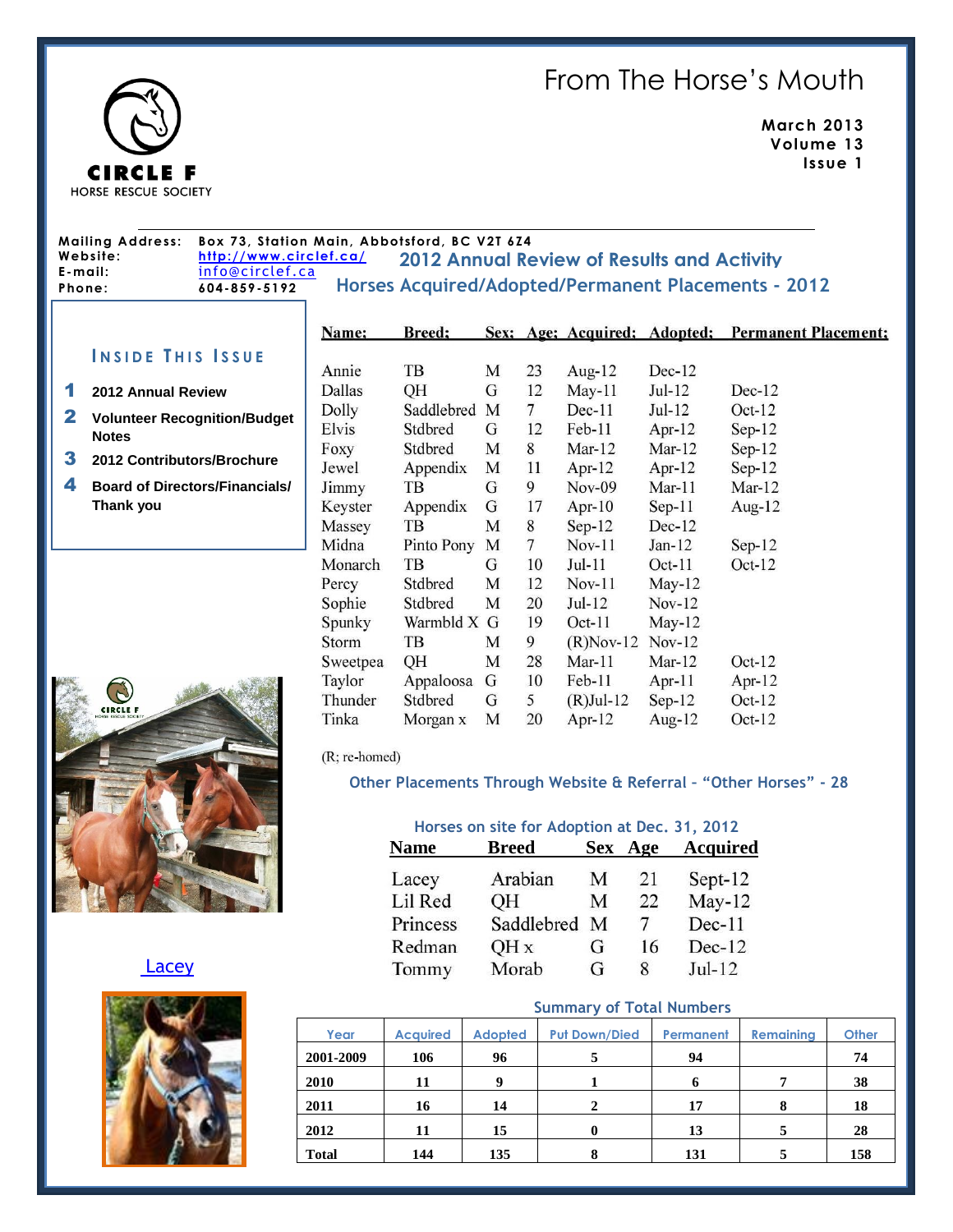*Visit our new website at [www.circlef.ca](http://www.circlef.ca/)*

## **[LilRed](http://www.circlef.ca/spunky.htm)**



## **[Redman](http://www.circlef.ca/princess.htm)**





"The entire world's treasure is in between a horse's eyes.."

# Page 2 **From The Horse's Mouth** Page 2

# **Volunteers Make it all Happen |1999-2012**

Over sixty volunteers assist with the twice daily care of the horses and organizational activity.

## *Volunteer Recognition Lapel Pins Recipients*

**5 Year Pin 3 Year Pin**

**Arlene Farion Melissa Rideout Nicole Farion Katrina Stewart Terri Stewart**

**13 received their 1 year recognition card**

## **BUDGET NOTES**:

Through a Vancouver Foundation grant and operating funds, we were able to place a rainwater-retention system at the house and the barn. The well water had become too mineralized for human and horse consumption.

An elderly gentleman in memory of his son, a horse lover, donated \$5,000 to help with the vet and feed costs.

The Abbotsford Community Foundation has donated \$2,245 towards gravel and sand costs to upgrade the paddock, riding and yard areas.

Through our reserves and operating balance, we were able to replace our 1965 Ford tractor with a smaller and newer John Deere Tractor.

After having discontinued grants to animal welfare organizations for two years, The Gaming Commission is now making grants available again. Circle F received \$5,000 against operating costs for the coming year.

This past year was a busy time for raffles and sales at a number of community events. Our biggest event was the September Poker Ride and Walk which raised over \$3,000.00

Donors continue to be the lifeblood of Circle F. The listing indicates the large number of supporters who help make Circle F what it is -- a safe place for unwanted horses to be cared for and placed in loving, adoptive homes.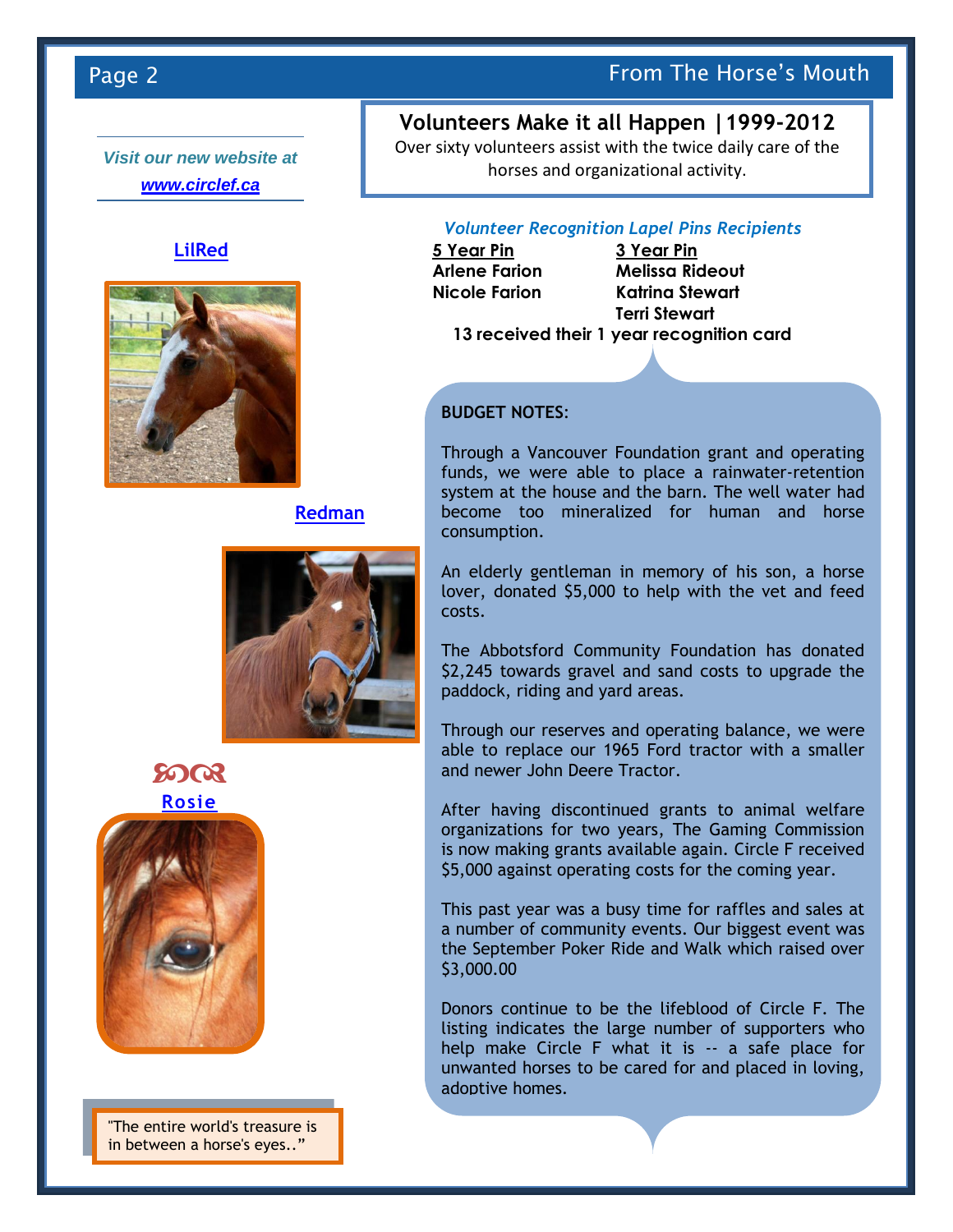# From The Horse's Mouth Page 3

# **2012 Contributors - Thank you for your donations.**

## *DONATIONS - OUR LIFE BLOOD*

#### **GOLD DONORS - \$1,000+**

Abbotsford Community Foundation Charles Edward Walker Dr. Lyn Piche Generation Printing Joy Tatryn Karen & Randy Madsen Leon Judah Blackmore Foundation Mary Unrau Walter Paetkau

#### **SILVER DONORS - \$500-\$999**

Alan & Tina Vanderveen Anton Schurmann Bev Kendall Brad Knight Chris Ryan Joanne Gammer Julie Spink Laura McLeod Malinda Parker Mark & Nadia Mache Melody Pearson Michael Eaton Pat Bale Penny Beaupre Swift Thoroughbreds Inc. **Telus** Alice Jester, Winchester Family Business

### **BRONZE DONORS - \$250-\$499**

Beata Szczesna Debra LeBreton Evelyn McKelvie Jill Beesley Lauren Fraser Pacific Everand Ventures Philip Mansfield Susan Ferrante Vanda Bourandas Vintage Riders

A listing of the rest of our 125 Generous Donors [up to \$249] can be seen on our website at **<http://www.circlef.ca/help.htm>**

 $\blacktriangledown$ 

## **Upcoming Events**

The 4<sup>th</sup> Annual Poker Ride and Walk takes place at the High Point Equestrian Centre in Langley on September 21, 2013!



**DONATE TODAY** 

• Click on  $\int_{\text{Ciblog model simple}}$  and follow the guidelines and/or set up your own Giving Page.

## *Thank you!*



Donations play a crucial part in sustaining Circle F and can be made in the following ways:

- Make out a cheque to Circle F Horse Rescue and mail it to the address shown at the top of this newsletter.
- Go to [www.circlef.ca](http://www.circlef.ca/) and click on our [Donation Form.](http://www.circlef.ca/Circle%20F%20Donation%20Form.pdf)
- United Way donors designate Circle F as your charity of choice.
- Telus employees can designate giving to Circle F.
- For a gift-in-kind of hay, feed, service, etc. please [contact us.](mailto:info@circlef.ca)
- Children's birthday parties [donations in lieu of gifts].
- Christmas event giving.
- **CharityCar.ca** • Donate your recycled vehicle

**Donate** e. ww.ChangeltCanada.co